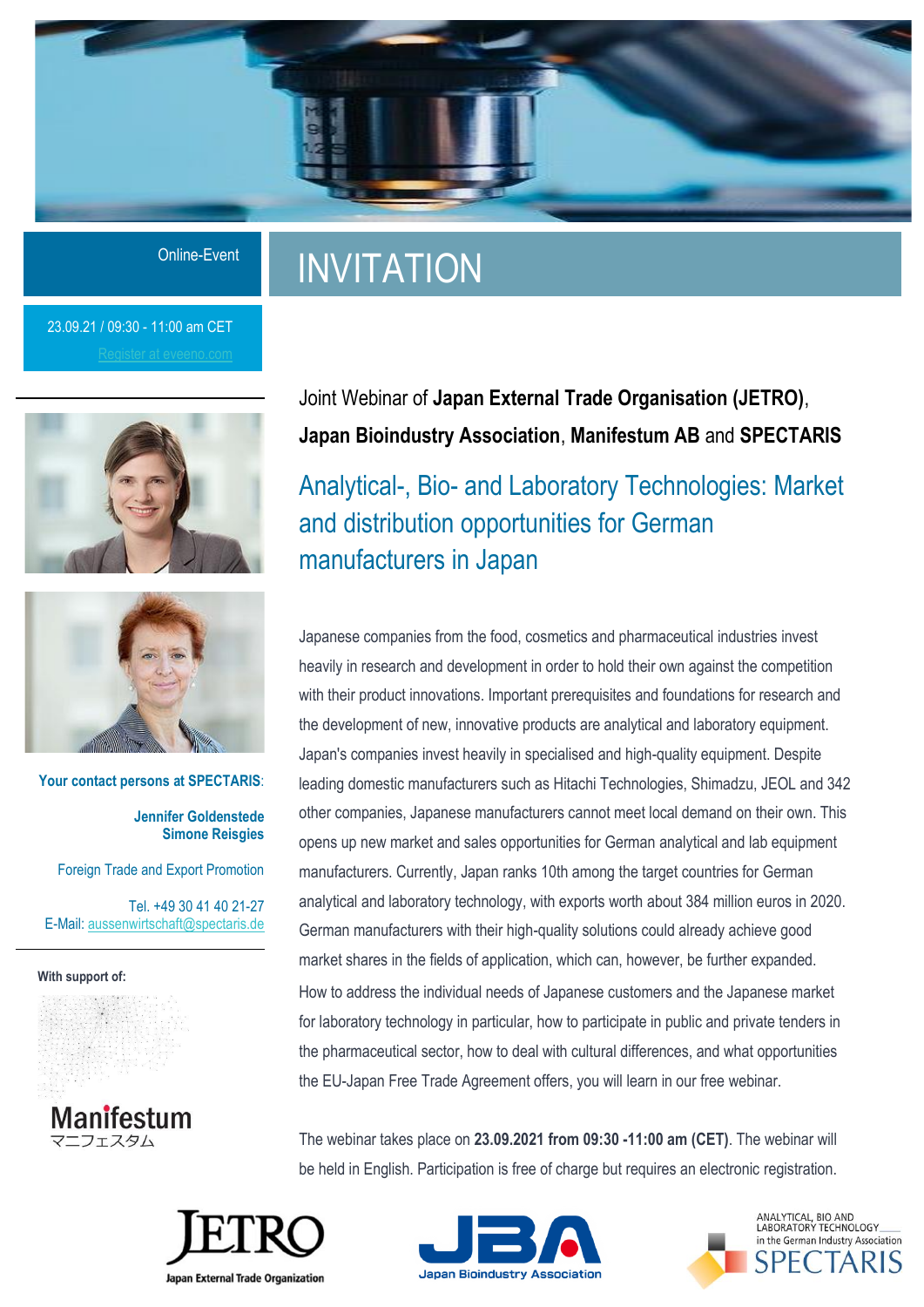

# INVITATION

23.09.21 / 09:30 - 11:00 am CET

Analytical-, Bio- and Laboratory Technologies: Market and Distribution Opportunities for German manufacturers in Japan

> Registration deadline: 22nd September 2021

Online registration <https://eveeno.com/297077112>

or via e-mail to: [aussenwirtschaft@spectaris.de](mailto:aussenwirtschaft@spectaris.de)

Question about our privacy policy? More information can be found here: https://www.spectaris.de/datenschutzinfo mationen/

**With support of**



### Agenda:

- Welcome and short overview by SPECTARIS
- Analytical-, Bio- and Laboratory Technologies in Japan: Market entry strategies, admission requirements and responsibilities, support tools for European companies, business opportunities from the "Economic Partner Agreement (EPA)". and collaboration projects *Hiroyuki Kosuge, Director Japan External Trade Organisation (JETRO) Berlin*
- The Japanese Pharmaceutical Industry Market Opportunities for German **Laboratory Technology Manufacturers in the Biopharma Sector**

Overview and insight into the Japanese market and its authorities and other actors (PMDA, METI, JBA, government) in Japan, on how to approach and participate in (public) tenders.

*Dr. Hitoshi Kuboniwa, Corporate Advisor at Chugai / Steering Committee Chairman of Japan Bioindustries Association*

### ◼ **"Big in Japan" as a foreign manufacturer**

Best practices and pitfalls for foreign companies in Japan, overview of Japanese business culture, options to find good and loyal business partners, successful approach Japanese customers and business partners directly and virtually *Stefan Sandström, CEO Manifestum AB*

Q&A Session

Would you like to register? Please follow this link[: https://eveeno.com/japan-abl](https://eveeno.com/297077112)





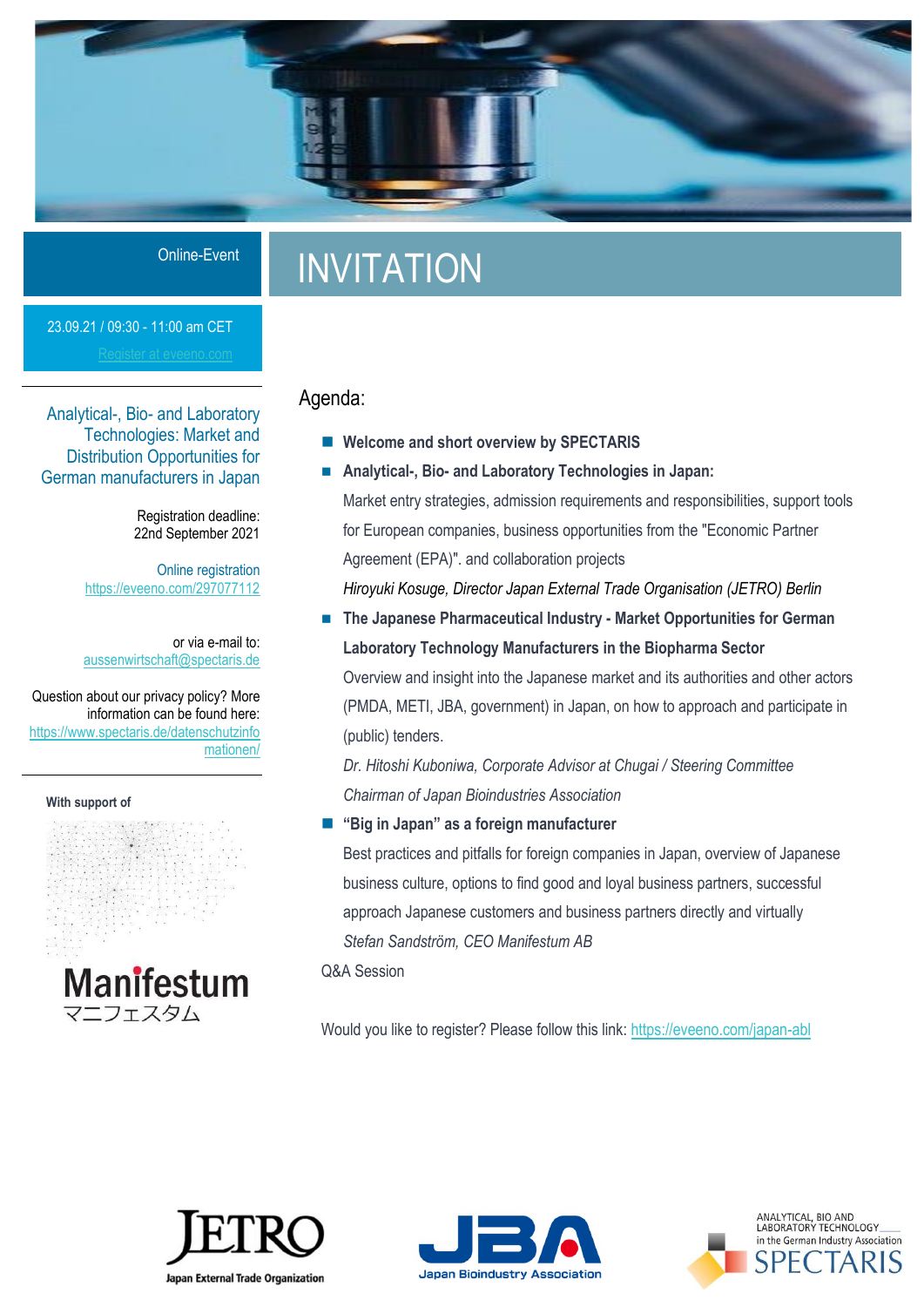

# INVITATION

23.09.21 / 09:30 - 11:00 am CET

Analytical-, Bio- and Laboratory Technologies: market and distribution opportunities for German manufacturers in Japan

> Please register until: 22nd September 2021

**Online Registration** [https://eveeno.com/Japan\\_ABL](https://eveeno.com/297077112)

or via e-mail to: [aussenwirtschaft@spectaris.de](mailto:aussenwirtschaft@spectaris.de)

Question about our privacy policy? More information can be found here: https://www.spectaris.de/datenschutzinfo mationen/

**With support of**



We encourage all participants to send us your specific questions to our panel experts, you can e-mail us your questions until 17<sup>th</sup> September to **[aussenwirtschaft@spectaris.de](mailto:aussenwirtschaft@spectaris.de)**. We can also keep the questions anonymous on special request.

### Our speakers:

■ Hiroyuki Kosuge, Director Japan External Trade Organisation (JETRO) **Berlin**

Hiroyuki Kosuge is the director at the Berlin office of the Japan External Trade Organization (JETRO). JETRO is a government-related organization that works to promote mutual trade, investment and innovation between Japan and the rest of the world, based on policies of the Japanese government. JETRO has three offices in Berlin, Düsseldorf, Munich in Germany.

In JETRO, Hiroyuki Kosuge has experienced a variety of experience such as research on EU/German industries, Invest Japan, Regional Industry Tie-ups (RIT) between Germany and Japan, and strategy management for Europe. Since April 2021 Hiroyuki Kosuge has been in charge of Invest Japan/Open Innovation with Japanese companies for German companies including Start-Ups at JETRO Berlin which targets 10 regions in Northern and Eastern part of Germany.

### ◼ **Dr. Hitoshi Kuboniwa - Corporate Advisor at Chugai / Steering Committee Chairman of Japan Bioindustries Association**

Dr. Kuboniwa was awarded both a Ph.D. and MS in Polymer Chemistry from the Tokyo Institute of Technology in Japan. He has lectured extensively at pharmaceutical conferences and acted as a keynote speaker at the Bio Japan Trade Show and the American Biomanufacturing Summit in San Francisco. His areas of speciality include: biotechnology and future of biotechnology in Japan,